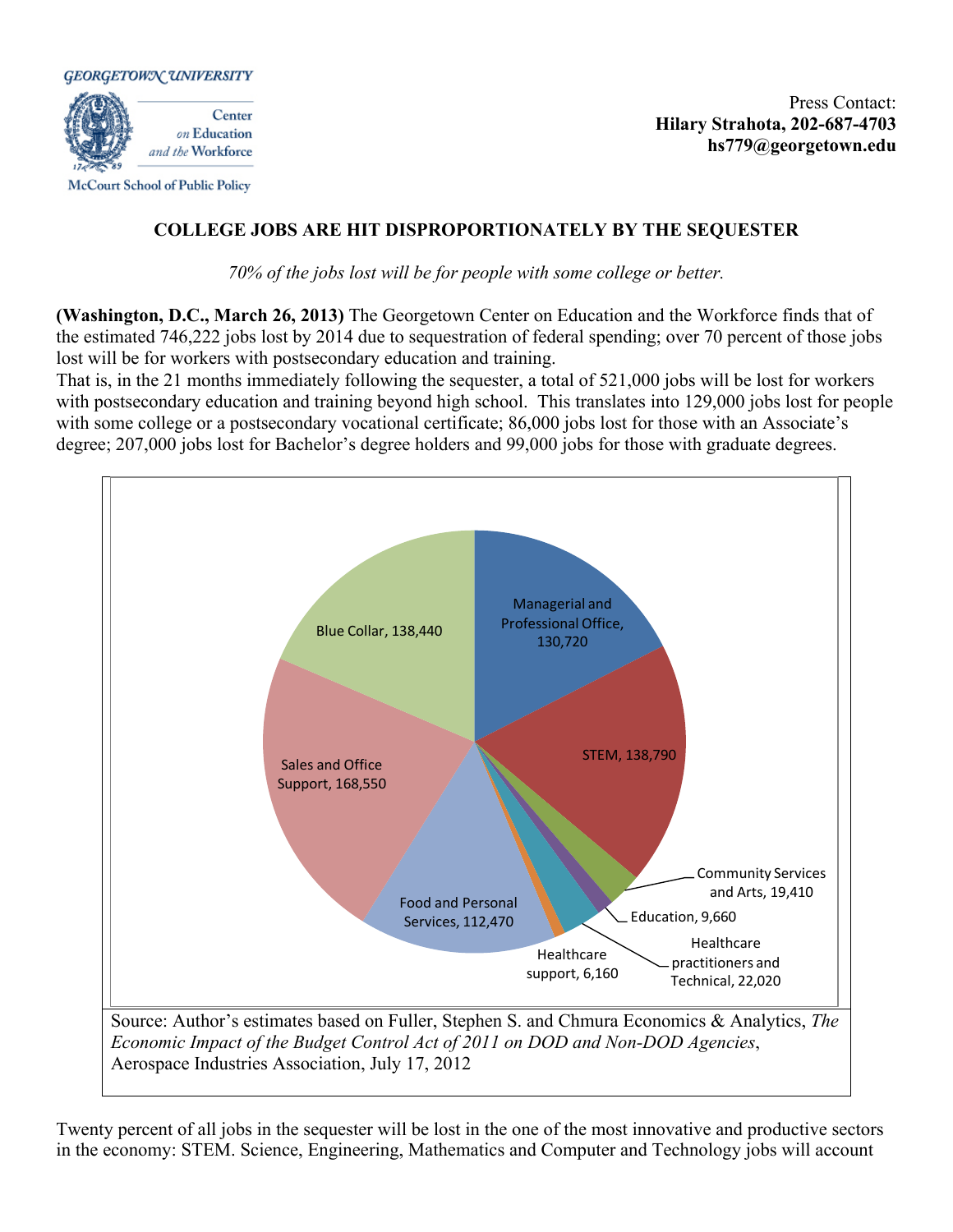for 139,000 jobs lost. This is especially alarming when we consider that traditional STEM occupations are just 5 percent of the economy overall.

Many of the jobs lost between 2013 and 2014 will also come from the professional and business services industries, education and administrative support services. Job losses in these labor-intensive sectors promise to add increased pressure on already strapped resources.



*and Non-DOD Agencies*, Aerospace Industries Association, July 17, 2012

The most educated will also be hard hit. 40 percent of all jobs lost to the sequester will be for people with a bachelor's degree or better. This is because government employees, (federal state and local) tend to be very well educated. Close to 50% of them have a bachelor's degree or higher compared to 31% for the private sector. Moreover, these workers tend to be relatively older than for the nation as a whole which leads us to two observations:

- The more educated workforce bearing the brunt of sequestration is better equipped to find alternative employment, given that bachelor-degreed workers are three times less likely to be unemployed than high school dropouts, and
- The more educated older workforce have previously weathered the storm of the Great Recession and have a reduced ability to rely on pensions, 401Ks and social security as a safety net.

The Budget Control Act of 2011 will lead to spending cuts of \$1.2 trillion between March 2013 and March 2021. Though the overall immediate macroeconomic impact of sequestration is subdued as GDP is forecast to